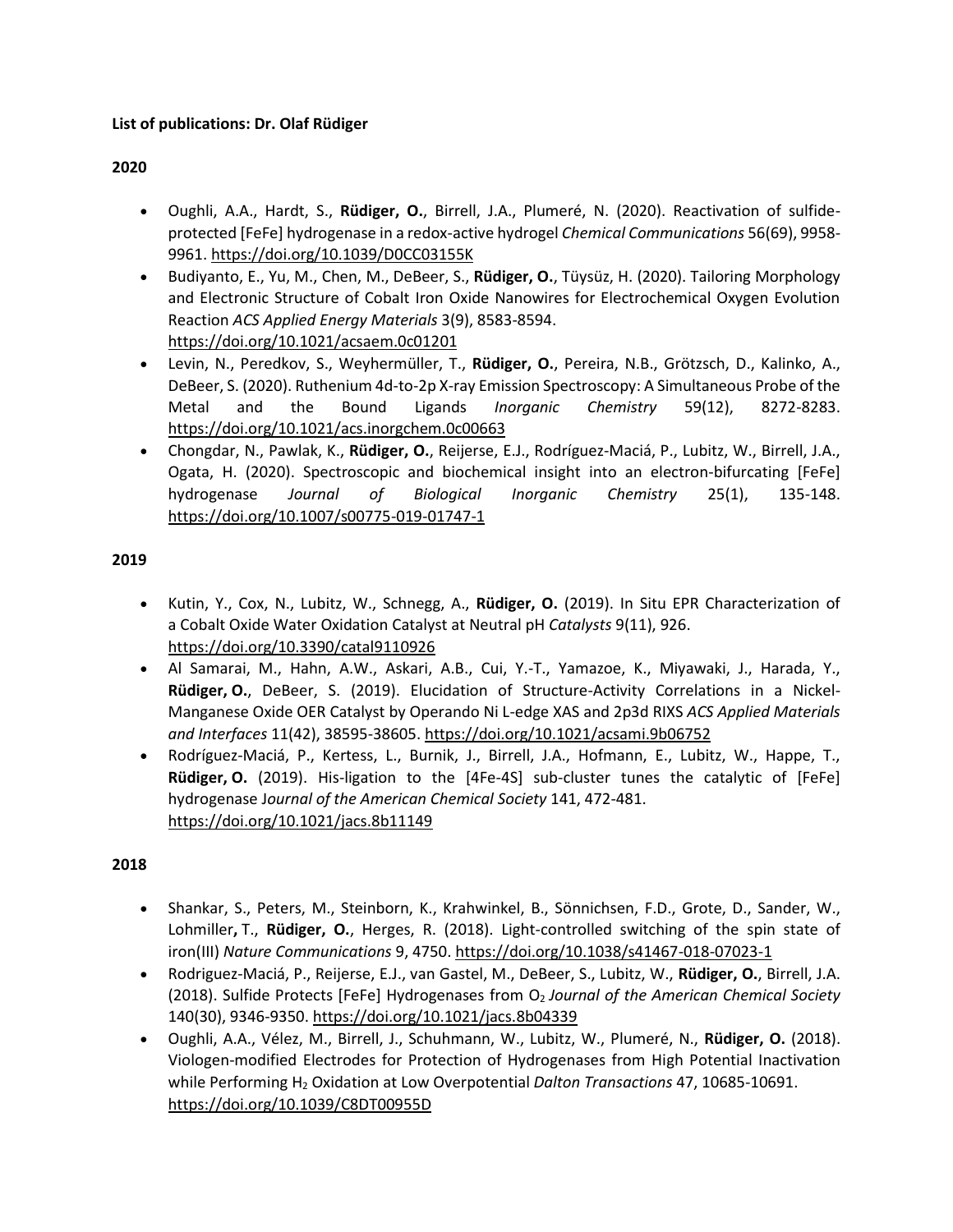• Oughli, A.A., Ruff, A., Boralugodage, N.P., Rodríguez-Maciá, P., Plumere, N., Lubitz, W., Shaw, W.J., Schuhmann, W., **Rüdiger, O.** (2018). Dual properties of a hydrogen oxidation Ni-catalyst entrapped within a polymer promote self defense against oxygen *Nature Communications* 9, 864. <https://doi.org/10.1038/s41467-018-03011-7>

- Kertess, L., Adamska-Venkatesh, A., Rodríguez-Maciá, P., **Rüdiger, O.**, Lubitz, W., Happe, T. (2017). Influence of the [4Fe-4S] cluster coordinating cysteines on active site maturation and catalytic properties of *C. reinhardtii* [FeFe]-hydrogenase *Chemical Science* 8(12), 8127-8137. <https://doi.org/10.1039/c7sc03444j>
- Sommer, C., Adamska-Venkatesh, A., Pawlak, K., Birrell, J.A., **Rüdiger, O.**, Reijerse, E.J., Lubitz, W. (2017). Proton Coupled Electronic Rearrangement within the H-Cluster as an Essential Step in the Catalytic Cycle of [FeFe] Hydrogenases *Journal of the American Chemical Society* 139(4), 1440 - 1443[. https://doi.org/10.1021/jacs.6b12636](https://doi.org/10.1021/jacs.6b12636)
- Birrell, J.A**.**, **Rüdiger, O.**, Reijerse, E.J., Lubitz, W. (2017). Semisynthetic Hydrogenases Propel Biological Energy Research into a New Era *Joule* 1(1), 61-76. <https://doi.org/10.1016/j.joule.2017.07.009>
- Rodríguez-Maciá, P., Reijerse, E., Lubitz, W., Birrell, J.A., **Rüdiger, O.** (2017). Spectroscopic Evidence of Reversible Disassembly of the [FeFe] Hydrogenase Active Site *Journal of Physical Chemistry Letters* 8(16), 3834-3839.<https://doi.org/10.1021/acs.jpclett.7b01608>
- Engelbrecht V., Rodríguez-Maciá P., Esselborn J., Sawyer A., Hemschemeier A., **Rüdiger O.**, Lubitz W., Winkler M., Happe T. (2017). The structurally unique photosynthetic *Chlorella variabilis* NC64A hydrogenase does not interact with plant-type ferredoxins *Biochimica et Biophysica Acta (BBA) – Bioenergetics* 1858(9), 771-778.<https://doi.org/10.1016/j.bbabio.2017.06.004>
- Kertess L., Wittkamp F., Sommer C., Esselborn J., **Rüdiger O.**, Reijerse E.J., Hofmann E., Lubitz W., Winkler M., Happe T., Apfel U.-P. (2017). Chalcogenide substitution in the [2Fe] cluster of [FeFe] hydrogenases conserves high enzymatic activity *Dalton Transactions* 46, 16947-16958. <https://doi.org/10.1039/c7dt03785f>
- Rodríguez-Maciá, P., Pawlak, K., **Rüdiger, O.**, Reijerse, E.J., Lubitz, W., Birrell, J.A. (2017). Intercluster Redox Coupling Influences Protonation at the H-cluster in [FeFe] Hydrogenases *Journal of the American Chemical Society* 139(42), 15122-15134. <https://doi.org/10.1021/jacs.7b08193>
- Lampret, O., Adamska-Venkatesh, A., Konegger, H., Wittkamp, F., Apfel, U.-P., Reijerse, E.J., Lubitz, W., **Rüdiger, O.**, Happe, T., Winkler, M. (2017). Interplay between CN– Ligands and the Secondary Coordination Sphere of the H-Cluster in [FeFe]-Hydrogenases *Journal of the American Chemical Society* 139(50), 18222-18230.<https://doi.org/10.1021/jacs.7b08735>
- Rodríguez-Maciá, P., Birrell, J.A., Lubitz, W., **Rüdiger, O.** (2017). Electrochemical Investigations on the Inactivation of the [FeFe] Hydrogenase from *Desulfovibrio desulfuricans* by O<sub>2</sub> or Light under Hydrogen-Producing Conditions *ChemPlusChem* 82(4), 540-545. <https://doi.org/10.1002/cplu.201600508>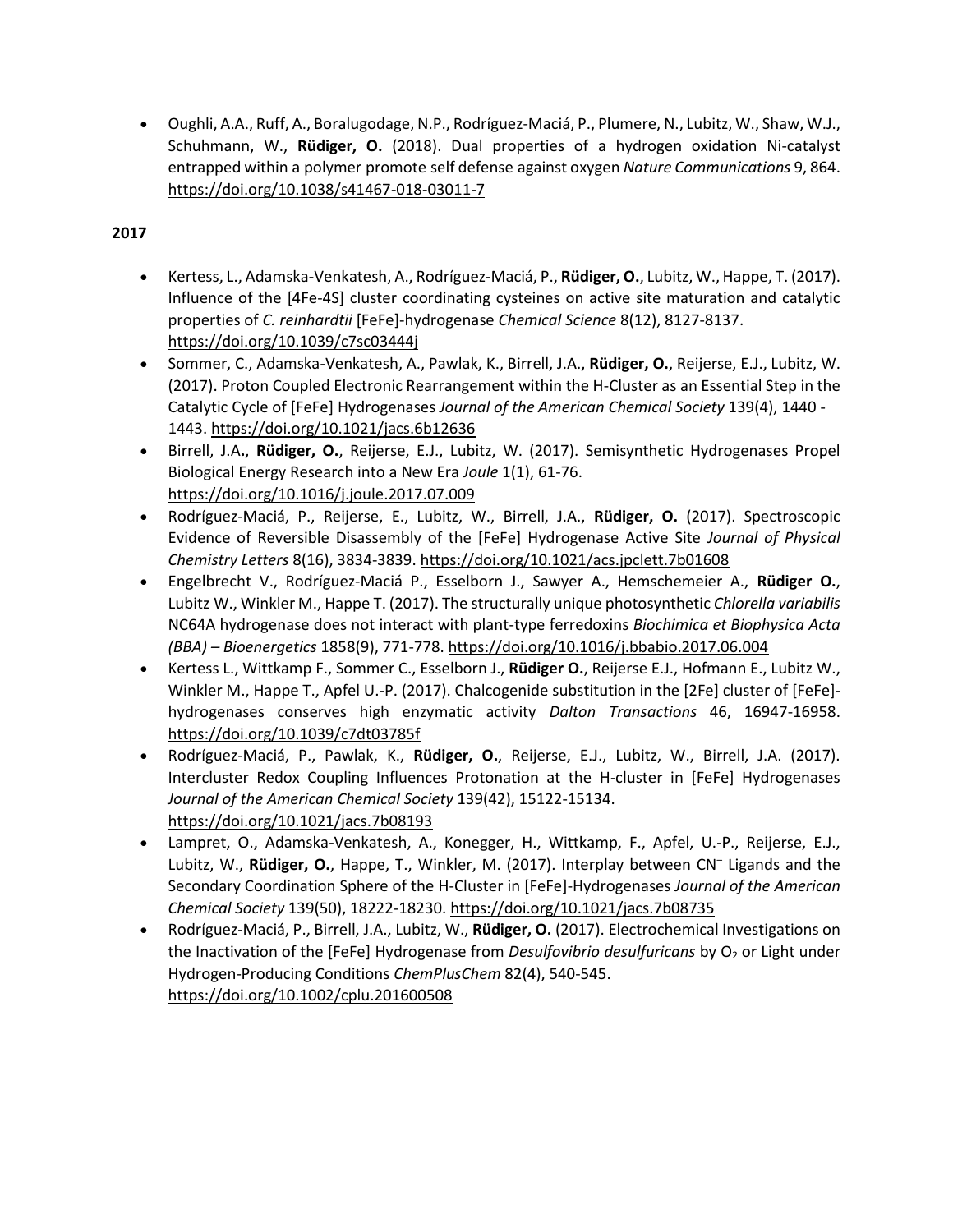- Rodríguez-Maciá, P., Priyadarshani, N., Dutta, A., Weidenthaler, C., Lubitz, W., Shaw, W.J., Rüdiger, O. (2016). Covalent Attachment of the Water-insoluble Ni(P<sup>cy</sup><sub>2</sub>N<sup>Phe</sup><sub>2</sub>) Electrocatalyst to Electrodes Showing Reversible Catalysis in Aqueous Solution *Electroanalysis* 28(10), 2452-2458. <https://doi.org/10.1002/elan.201600306>
- Birrell, J.A., Wrede, K., Pawlak, K., Rodríguez-Maciá, P., **Rüdiger, O.**, Reijerse, E.J., Lubitz, W. (2016). Artificial Maturation of the Highly Active Heterodimeric [FeFe] Hydrogenase from *Desulfovibrio desulfuricans* ATCC 7757 *Israel Journal of Chemistry* 56(9-10), 852-863. <https://doi.org/10.1002/ijch.201600035>

# **2015**

- Rodriguez-Maciá, P., Dutta, A., Lubitz, W., Shaw, W.J., **Rüdiger, O**. (2015). Direct Comparison of the Performance of a Bio-inspired Synthetic Nickel Catalyst and a [NiFe]-Hydrogenase, Both Covalently Attached to Electrodes *Angewandte Chemie International Edition* 54(42), 12303- 12307.<https://doi.org/10.1002/anie.201502364>
- Oughli, A.A., Conzuelo, F., Winkler, M., Happe, T., Lubitz, W., Schuhmann, W., **Rüdiger, O.**, Plumere, N. (2015). A Redox Hydrogel Protects the  $O<sub>2</sub>$ -Sensitive [FeFe]-Hydrogenase from *Chlamydomonas reinhardtii* from Oxidative Damage *Angewandte Chemie International Edition*  54(42), 12329-12333[. https://doi.org/10.1002/anie.201502776](https://doi.org/10.1002/anie.201502776)
- Fourmond, V., Stapf, S., Li, H.G., Buesen, D., Birrell, J., **Rüdiger, O.**, Lubitz, W., Schuhmann, W., Plumeré, N., Léger, C. (2015). Mechanism of Protection of Catalysts Supported in Redox Hydrogel Films *Journal of the American Chemical Society* 137(16), 5494-5505. <https://doi.org/10.1021/jacs.5b01194>

## **2014**

- Plumeré, N., **Rüdiger, O.**, Oughli, A.A., Williams, R., Vivekananthan, J., Pöller, S., Schuhmann, W., Lubitz, W. (2014). A redox hydrogel protects hydrogenase from high-potential deactivation and oxygen damage *Nature Chemistry* 6(9), 822-827[. https://doi.org/10.1038/nchem.2022](https://doi.org/10.1038/nchem.2022)
- Lubitz, W., Ogata, H., **Rüdiger, O.**, Reijerse, E. (2014). Hydrogenases *Chemical Reviews* 114(8), 4081-4148.<https://doi.org/10.1021/cr4005814>

## **2013**

- Gutiérrez-Sanz O., Marques M., Pereira I.A. C., De Lacey A.L., Lubitz W., **Rüdiger O.** (2013). Orientation and Function of a Membrane-Bound Enzyme Monitored by Electrochemical Surface-Enhanced Infrared Absorption Spectroscopy *The Journal of Physical Chemistry Letters* 4(17), 2794-2798. <https://doi.org/10.1021/jz4013678>
- Shafaat H., **Rüdiger O.**, Ogata H., Lubitz W. (2013). [NiFe] hydrogenases: A common active site for hydrogen metabolism under diverse conditions *Biochimica et Biophysica Acta (BBA) – Bioenergetics* 1827(8-9), 986-1002.<https://doi.org/10.1016/j.bbabio.2013.01.015>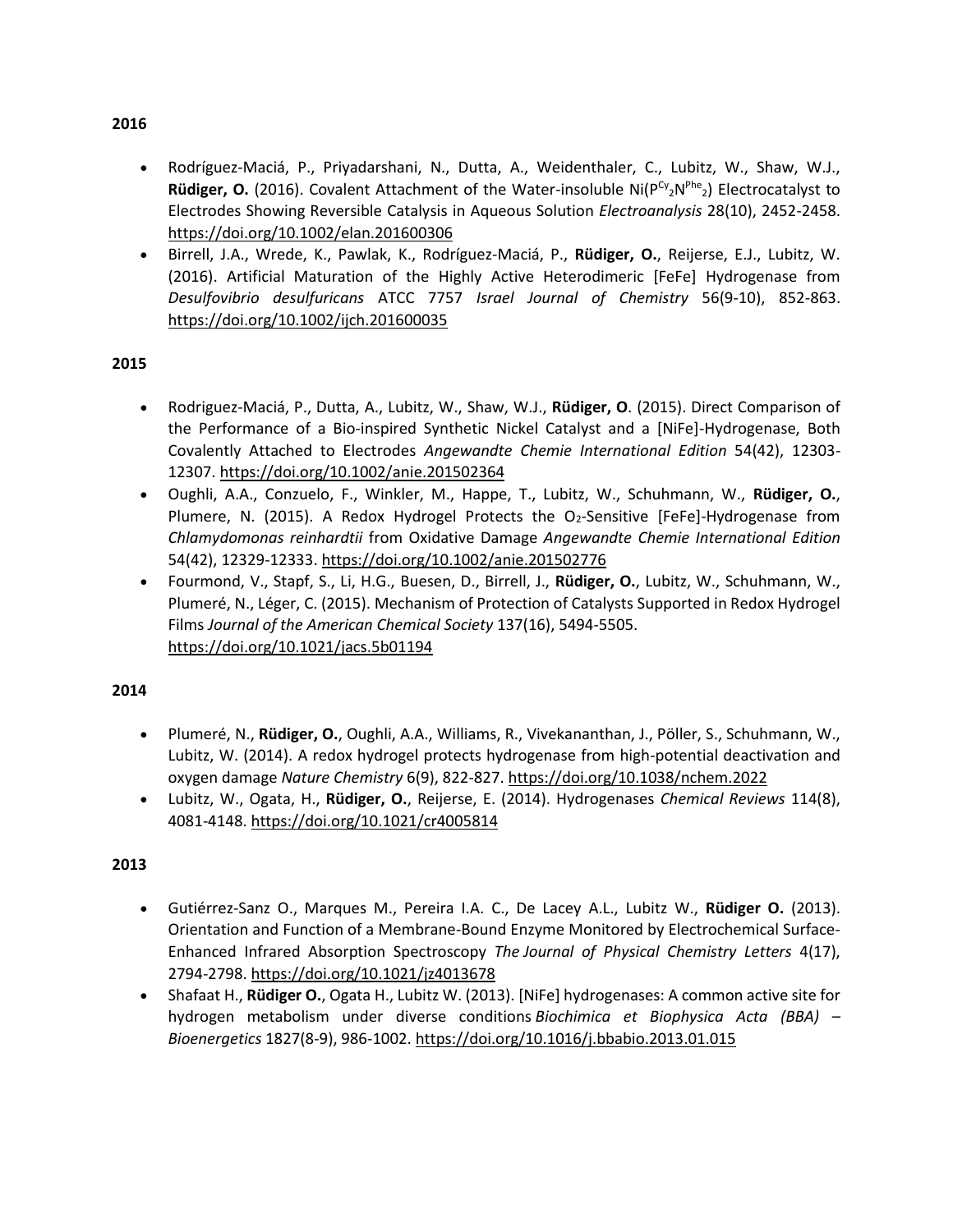• Riethausen. J., **Rüdiger, O.**, Gärtner, W., Lubitz, W., Shafaat, H.S. (2013). Spectroscopic and Electrochemical Characterization of the [NiFeSe] Hydrogenase from *Desulfovibrio vulgaris* Miyazaki F, Reversible Redox Behavior and Interactions between Electron Transfer Centers *ChemBioChem* 14(14), 1714-1719[. https://doi.org/10.1002/cbic.201300120](https://doi.org/10.1002/cbic.201300120)

## **2012**

• Adamska A., Silakov A., Lambertz C., **Rüdiger O.**, Happe T., Reijerse E., Lubitz W. (2012). Identification and Characterization of the "Super-Reduced" State of the H-Cluster in [FeFe] Hydrogenase: A New Building Block for the Catalytic Cycle? *Angewandte Chemie International Edition* 51(46), 11458-11462. <https://doi.org/10.1002/anie.201204800>

# **2010**

- Gutiérrez-Sànchez C., **Rüdiger O.**, Fernàndez V.M., De Lacey A.L., Marques M., Pereira I.A.C. (2010). Interaction of the active site of the Ni-Fe-Se hydrogenase from Desulfovibrio vulgaris Hildenborough with carbon monoxide and oxygen inhibitors *Journal of Biological Inorganic Chemistry* 15(8), 1285-1292. <https://doi.org/10.1007/s00775-010-0686-2>
- **Rüdiger O.**, Gutiérrez-Sànchez C., Olea D., Pereira I.A.C., Vélez M., Fernàndez V.M., De Lacey A.L. (2010). Enzymatic Anodes for Hydrogen Fuel Cells based on Covalent Attachment of Ni-Fe Hydrogenases and Direct Electron Transfer to SAM-Modified Gold Electrodes *Electroanalysis* 22(7-8), 776-783. <https://doi.org/10.1002/elan.200880002>

## **2008**

• Vaz-Dominguez, C., Campuzano, S., **Rüdiger, O.**, Pita, M., Gorbacheva, M., Shleev, S., Fernández, V.M., De Lacey, A.L. (2008). Laccase electrode for direct electrocatalytic reduction of O<sup>2</sup> to H2O with high operational stability and resistance to chloride inhibition *Biosensors and Bioelectronics* 24(4), 531-537. <https://doi.org/10.1016/j.bios.2008.05.002>

- Alonso-Lomillo, M.A., **Rüdiger, O.**, Maroto-Valiente, A., Veléz, M., Rodriguez-Ramos, I., Munoz, F.J., Fernàndez, V.M., DeLacey, A.L. (2007). Hydrogenase-coated carbon nanotubes for efficient H<sup>2</sup> oxidation *Nano Letters* 7(6), 1603-1608. <https://doi.org/10.1021/nl070519u>
- Gebler, A., Burgdorf, T., De Lacey, A. L., **Rüdiger, O.**, Martinez-Arias, A., Lenz, O., Friedrich, B. (2007). Impact of alterations near the [NiFe] active site on the function of the H<sub>2</sub> sensor from *Ralstonia eutropha FEBS Journal* 274(1), 74-85. <https://doi.org/10.1111/j.1742-4658.2006.05565.x>
- Thomas, C.M., **Rüdiger, O.**, Liu, T., Carson, C.E., Hall, M.B., Darensbourg, M.Y. (2007). Synthesis of Carboxylic Acid-Modified [FeFe]-Hydrogenase Model Complexes Amenable to Surface Immobilization *Organometallics* 26(16), 3976-3984. <https://doi.org/10.1021/om7003354>